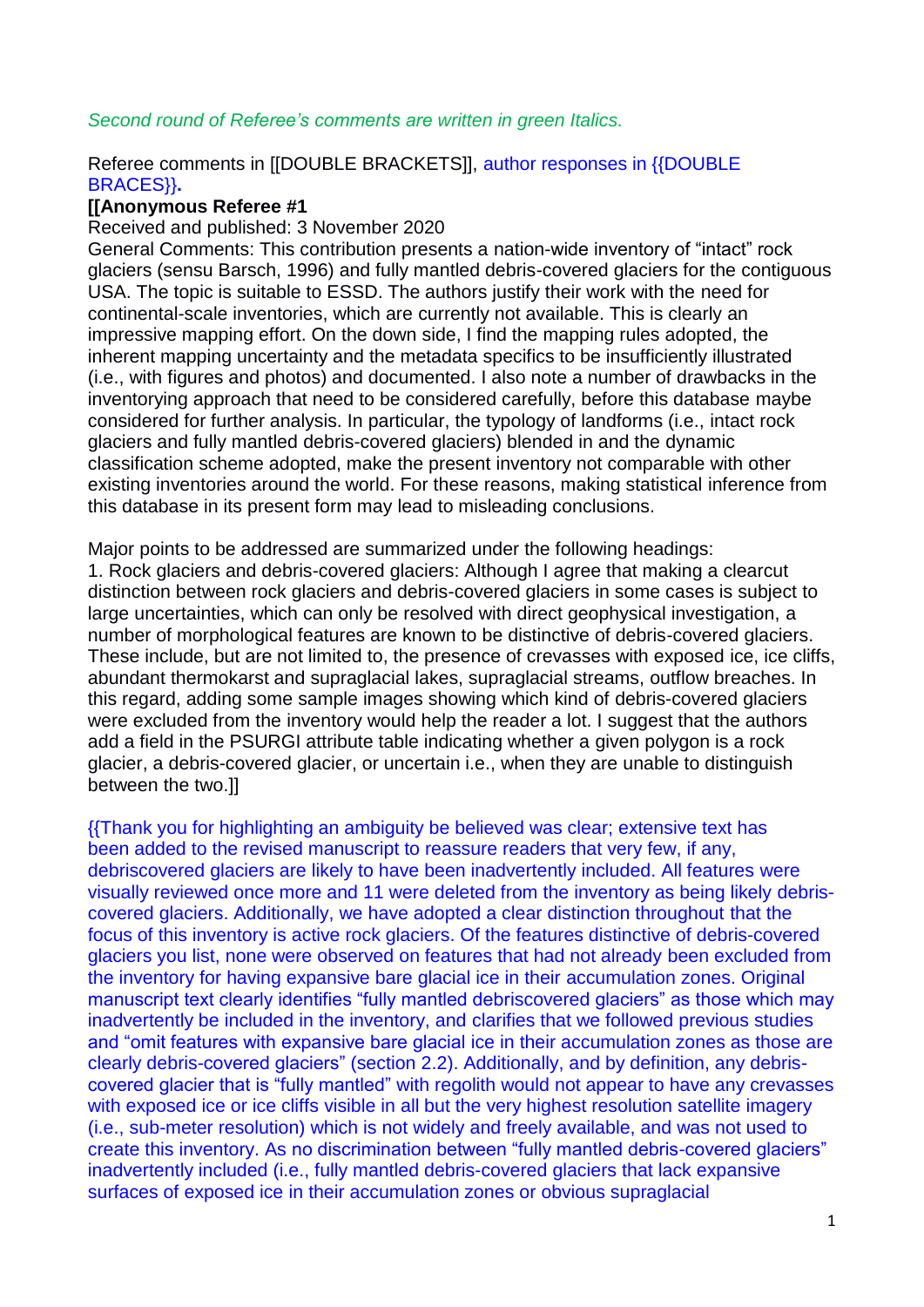lakes/streams) can be confidently made though surface analysis alone given data limitations, no additional attribute data will be added. The operative term in describing how we addressed "ambiguous" debris covered glaciers is "fully mantled", and hopefully that is made clear in the revised text.}}

## *I am happy with such changes, thank you for addressing this point in the revised manuscript.*

[[2. Degree of activity classification scheme: The dynamic classification scheme adopted in PSURGI subdivides intact rock glaciers into three classes: highly, intermediately, and minimally active. This approach makes PSURGI not immediately comparable with most of existing inventories around the world, which discriminate intact rock glaciers into inactive (i.e., no front movement) and active landforms (Barsch, 1996).

Recent mapping tests in Northern Tyrol have shown that distinction between active and inactive rock glaciers is subject to high uncertainty, and that inactive rock glaciers (those that supposedly should move more slowly) displayed large disagreement among a pool of international, experienced mappers (Brardinoni et al., 2019). In this context, subdividing intact rock glaciers into three categories (as opposed to the classical two) appears unreliable. Along these lines, PSURGI approach to dynamic classification seems contradictory: on one hand it is stated that visual interpretation of imagery does not afford distinction between rock glaciers and debris-covered glaciers, on the other hand, this same procedure would allow to discriminate three subtypes of intact rock glaciers. I believe that this type of fine distinction could be achieved reliably only with the aid of InSAR technology. For the reasons outlined above, I suggest that the authors revert their dynamic classification scheme for intact rock glaciers to the classical one (i.e., active and inactive).]]

{{We believe this inventory can indeed be readily and directly compared with any other inventories that identify "active" rock glaciers, provided those inventories also took the care to either provide an "active/inactive" attribute in any spatial data made available, or discriminate "active/inactive" features in their statistical analysis. We believe all features included in the inventory to fit accurately be described as "active" (i.e., exhibiting at least some flow annually), and are unaware of a universally accepted non-zero movement threshold that discriminates "active" form "inactive" rock glaciers.

*It is important that the authors define what they mean by active, inactive and relict rock glaciers, providing reference to papers where such definitions are formulated. By far, the international reference for the qualitative visual classification of rock glacier degree of activity in inventories remains that consolidated in Barsch (1996). In there, authors will find what is meant by active (e.g., front downslope movement), inactive (no detectable front movement but vertical and/or downslope deformation possible on other parts of the rock glacier) and relict (no detectable deformation) rock glaciers, including thresholds of detectable motion, as well as vertical (e.g., subsidence) or downslope deformation (e.g., front motion). If the authors are not happy with Barsch (1996), they should provide alternative references applicable to regional, remotely-derived rock glacier inventories.*

*Please consider that the foremost application of rock glacier inventories lies in their ability to provide independent information on the spatial distribution of mountain permafrost, to test and refine existing permafrost maps or build new ones (e.g., Boeckli et al., 2012; Schmid et al., 2015). These studies, which rely on Barsch's classification scheme, subdivide rock glaciers into intact (active and inactive) and relict. The former landforms*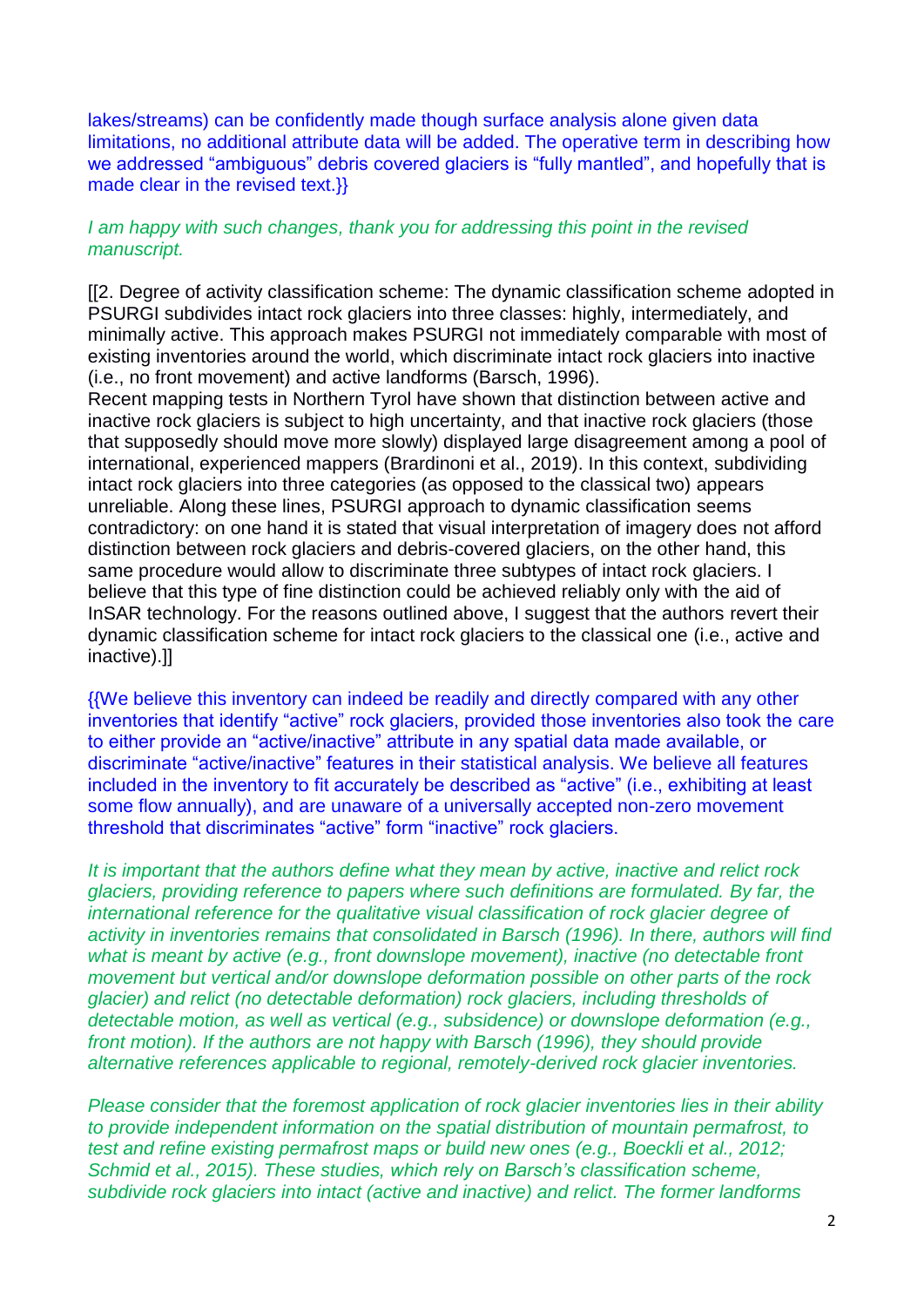*suggest local permafrost occurrence and the latter exclude it. Following this logic, an inventory including active rock glaciers only, would not be able to serve this permafrostoriented goal. This is fine, as long as the authors are willing to mention this limitation and consider adding reference to:*

*Boeckli L, Brenning A, Gruber S, Noetzli J. 2012. Permafrost distribution in the European Alps: calculation and evaluation of an index map and summary statistics. The Cryosphere 6(4): 807–820.*

*Schmid MO, Baral P, Gruber S, Shahi S, Shrestha T, Stumm D, Wester P. 2015. Assessment of permafrost distribution maps in the Hindu Kush Himalayan region using rock glaciers mapped in Google Earth. The Cryosphere 9(6): 2089–2099.*

Numerous widely-cited rock glacier inventories use a variety of classification systems containing anywhere from six classes to a single class; two classes is by no means a global standard, and among those that do use two classes the specific class definitions and classification rules occasionally vary to a degree precluding direct comparison from one inventory to another.

We agree InSAR or equivalent technology would be necessary if our classification system was quantitative and attempted to estimate actual flow rates, but the three-class system we employ is purely qualitative, based primarily on prevalence of ridge and swale surface banding and oversteepened terminal and lateral slopes. Ridge and swale surface banding is widely accepted to be the result of differential flow rates (i.e., absent from rock glaciers that are not presently or recently flowing), while oversteepened terminal and lateral slopes are widely accepted to be the result of cementing by flow motivated by the deformation of interstitial ice. We agree that there is much uncertainty and disagreement with respect to classifying rock glaciers, and state as much numerous times throughout the paper, but believe that our three-class system offers valuable flexibility to rock glacier researchers. Those more interested in active rock glaciers exhibiting the highest degree of classification certainty can focus on Class 1 features, while those more interested in probably currently active, though possibly recently inactive, rock glaciers and willing to accept a slightly lower degree of classification certainty can focus on Class 3 features.}}

*The new paragraph added in the introduction (lines 71-87) does not solve the classification question raised in the first round of review. In the new text, the term relict was replaced with inactive, as if these two were synonyms (i.e., line 72, but also in the last part of section 4.2: line 347). This is going to create confusion in the international audience. Please state that PSUARGI does not include, for as much as possible, relict and inactive*  rock glaciers. In this context, it is important to corroborate inherent uncertainty in this kind *of visual-based differentiation by referring to previous studies that have quantitatively evaluated and discussed this point, for example:*

*Schmid MO, Baral P, Gruber S, Shahi S, Shrestha T, Stumm D, Wester P. 2015. Assessment of permafrost distribution maps in the Hindu Kush Himalayan region using rock glaciers mapped in Google Earth. The Cryosphere 9(6): 2089–2099.*

*Brardinoni F, Scotti R, Sailer R, and Mair V. 2019. Sources of uncertainty and variability in rock glacier inventories. Earth Surface Processes and Landforms, 44, 2450-2466.*

*On the question of PSUARGI classification of active rock glaciers into three sub-classes, please see also reply to detailed comment further down in this review.*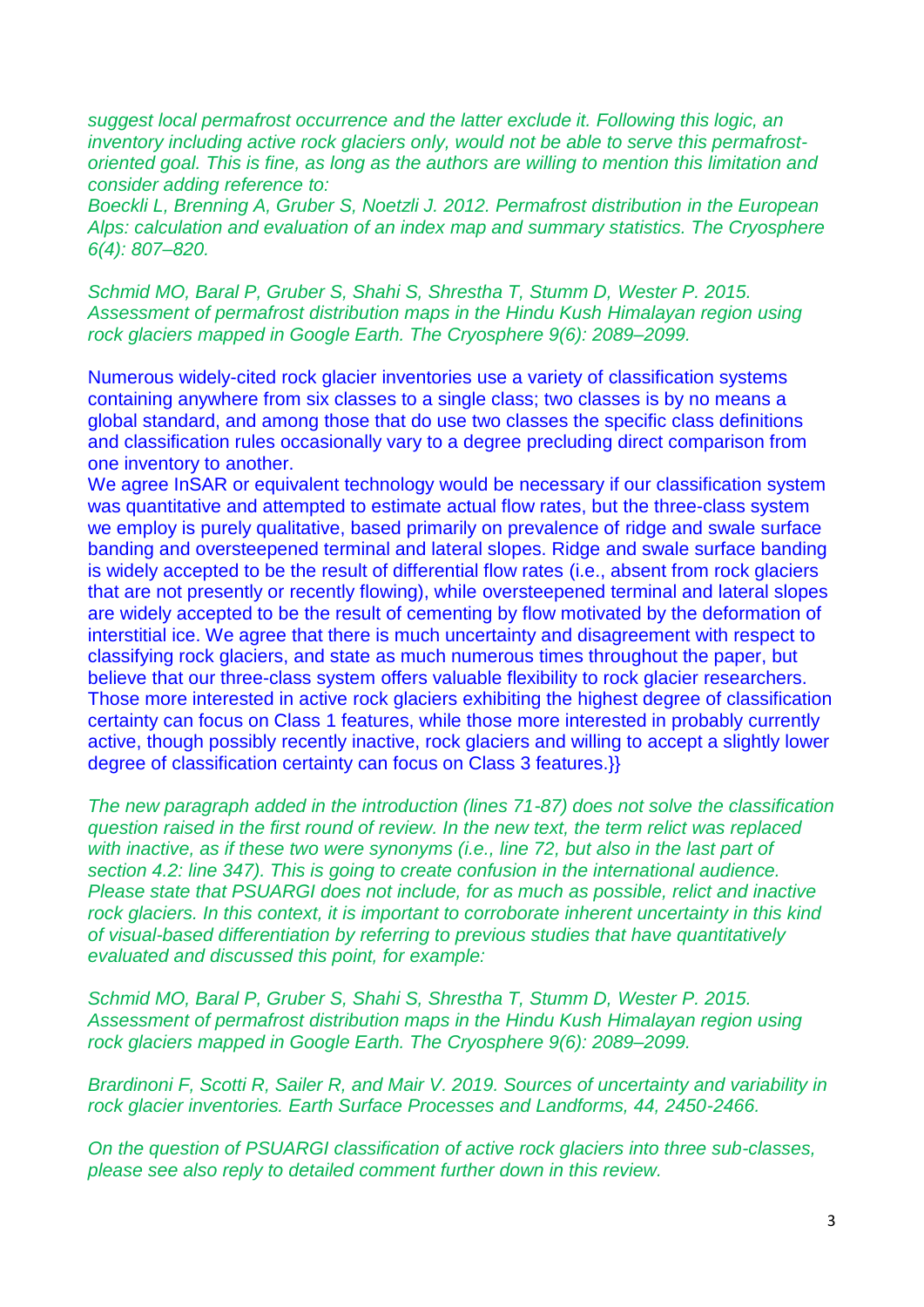[[3. Completeness: The question of inventory completeness is only brushed upon. A similar large-scale inventory should be coupled by a systematic testing on the variability and uncertainty among mappers involved in the inventory. For example, Google Earth Imagery, when not complemented by LiDAR-derived hillshades and high-resolution orthophoto mosaics has been shown to yield incomplete rock glacier detection, especially due to poor distinction between adjacent coalescing lobes (Brardinoni et al., 2019). In this context, the question of complex multi-lobe (or polymorphic) rock glaciers and the way in which these morphologies were mapped is not addressed. No example was provided. Any geomorphologist familiar with rock glacier mapping is aware of the inherent uncertainties associated with an inventory, yet the authors depict PSURGI as greatly accurate. Please consider tuning down some sentences in that section.]]

{{As in the paper you reference, the systemic testing of classification variability we performed (Section 4.2) showed slightly less agreement among analysts from most active to least active features, but just as in the paper you reference, the systemic testing of classification variability we performed showed broad agreement for all three feature classes. Additionally, our inventory was compared to three other smaller regional inventories and showed high levels of agreement with each of them. We agree LiDARderived DEMs would likely increase the accuracy of this inventory, but LiDAR is not available for the vast majority of the study area. Text has been added to the manuscript to describe how we addressed multi-lobate rock glaciers (i.e., we link distinct accumulation zones to distinct rock glaciers), though it is worth noting that there is little agreement among rock glacier researchers on which features to focus on when classifying multilobate rock glaciers, or exactly when two adjacent lobes with a common accumulation zone should be considered two distinct rock glaciers. We are uncertain exactly which section you are referring to in your request that we "tune down some sentences in that section", but both the comparisons to other regional inventories and the comparisons to classifications between analysts support the conclusion that our active rock glacier inventory is indeed quite accurate. Regardless, additional text has been added to revised manuscript to further clarify uncertainties and limitations.}}

*Thank you for adding more text on this point. As per previous comment, clarifying what is intended by active, inactive and relict will help comparison with prior studies conducted in section 4.2 (i.e., Janke, 2007; Millar and Westfall, 2008; Liu et al., 2013).*

#### *In lines 348-350, the authors state:*

*"The 2013 California study (Liu et al., 2013) reported 67 "active" rock glaciers, a subset of features identified in the 2008 study and the category in that study most similar to our Class 1 classification criteria, while we identified 88 active rock glaciers in largely the same study region."*

*I see a count difference of 21 units between PSUARGI and those mapped by Liu et al., 2013. Please clarify.*

*As per prior comment, making direct reference to existing studies that have documented operator-based uncertainty will be useful for providing broader international context to section 4.2.*

[[4. Rock glacier delineation (mapping rules): No specific description of the mapping rules applied in PSURGI is provided, and only vague wordy descriptions are given. For example, one of the most problematic issues when delineating a rock glacier polygon is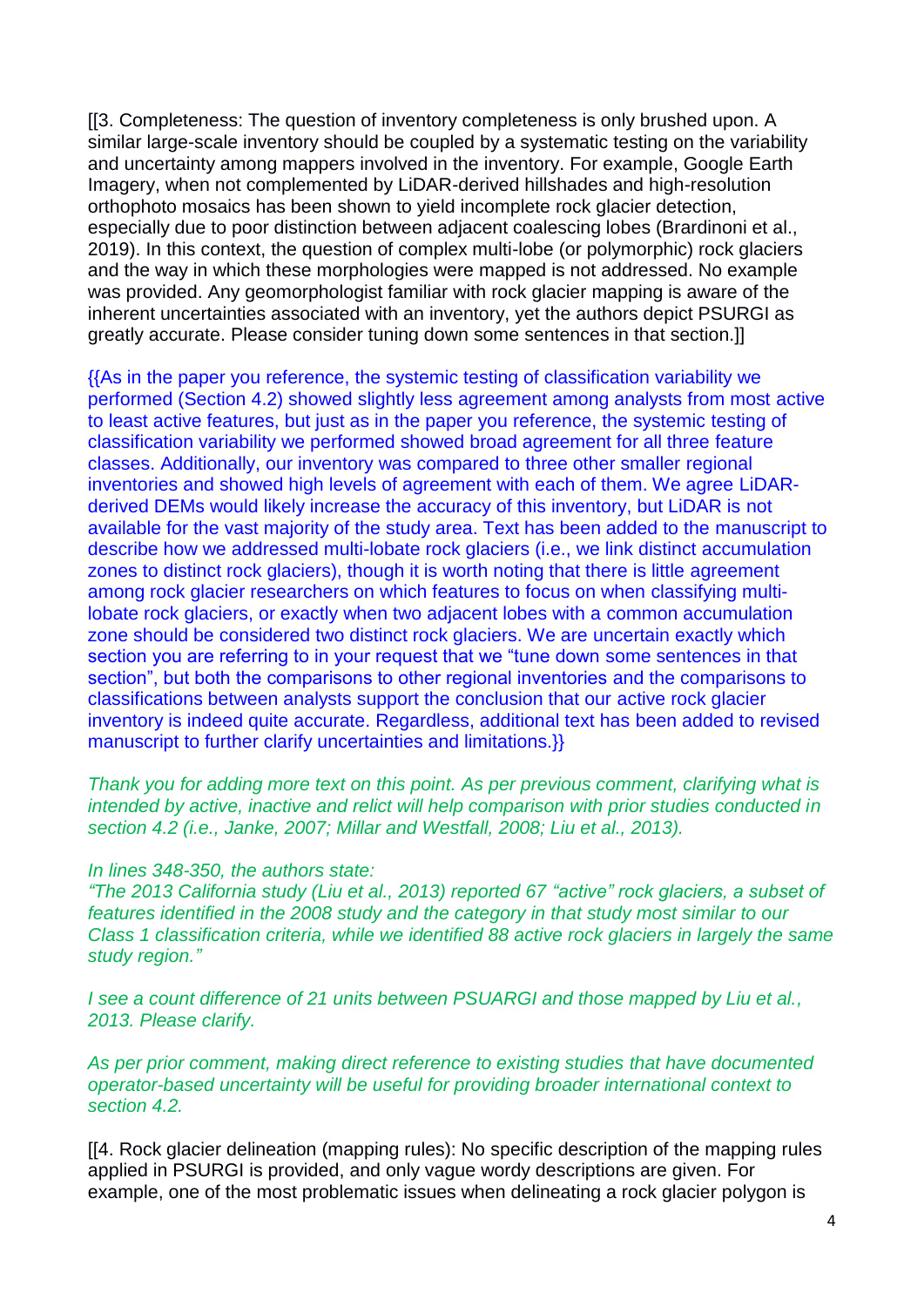typically represented by the extent of the rooting zone, which borders the upper end of a rock glacier. In the manuscript, I could not find which mapping rule has been applied to delineate the upper end of rock glaciers and exclude the rooting zone (assuming this was excluded from the mapped polygons). In Figure 1, class 2 example, the upper end of the polygon cuts across flow lines, following no apparent discontinuity in curvature or roughness. Was the mapping confidence consistent across the entire perimeter of this polygon? Overall, the three examples provided in Figure 1 do not struck me for being indicative of accurate mapping. Please add more examples and/or refine the outlines of the current ones.]]

{{Since the three-class system we employ is purely qualitative, the mapping rules are also qualitatively described (Section 2.2). Despite your characterization of these mapping rules as "vague", these were the same rules described verbatim to the five independent analysts who systemically, and in isolation, tested our classification rules, which resulted in broad agreement between analysts for all three classes. With respect to rooting zone extents, we focused on sharp changes in slope, "from the steep slopes of exposed bedrock and unconsolidated talus in the rock glacier accumulation zone to the more gentle slope of the main body of the ice-thickened rock glacier". Text has been added to the manuscript to describe identification of upper rock glacier boundaries where exposed bedrock was not present as less confidently delineated than sharp lateral and terminal boundaries. The Class 2 example boundary in original Figure 1 (updated to Figure 2) does not cross any flow lines. Copious flow lines, which generally trend perpendicular to the fall line, are visible at the lower end of the rock glacier, but none are visible at the upper end. These three examples are broadly representative of the three inventory class delineations overall and will not be edited or replaced.}}

*Up to the authors. Any reader will be able to make her/his own personal judgement on outlining accuracy based on the examples provided in Figure 2. In both class-2 examples provided, the polygon outline cuts across flow lines.*

*Flow lines in a rock glacier are those indicating the (current or former) downward direction of debris transfer operated by creep, from the rooting zone towards the front. Lines transversal to the flow form the so-called ridge and furrow topography.*

[[5. Metedata: A database submitted for publication should come with well-documented metadata, including; i) A list of attributes in table format (i.e., the attribute table in the shapefile includes the dynamic classification only). ii) a list of complementary imagery used other than Google Earth Pro (i.e., currently the authors state the following in lines 83-85: "... supplementing with other plan-view imagery imported into ArcMap 10.4 when Google Earth Pro imagery was unsuitable due to cloud cover or other issues."]]

{{Shapefile attributes have been added, and a descriptive attribute table has been added to the revised manuscript. Citation of additional plan-view imagery used has been added to the revised manuscript.}}

*I think this was a key limitation of the original submission. Thank you for making available a complete list of rock glacier attribute.*

[[Specific Comments:

Title: considering the nature of the inventory, the title of the paper should acknowledge the inclusion of (intact) rock glaciers and fully mantled debris-covered glaciers.]]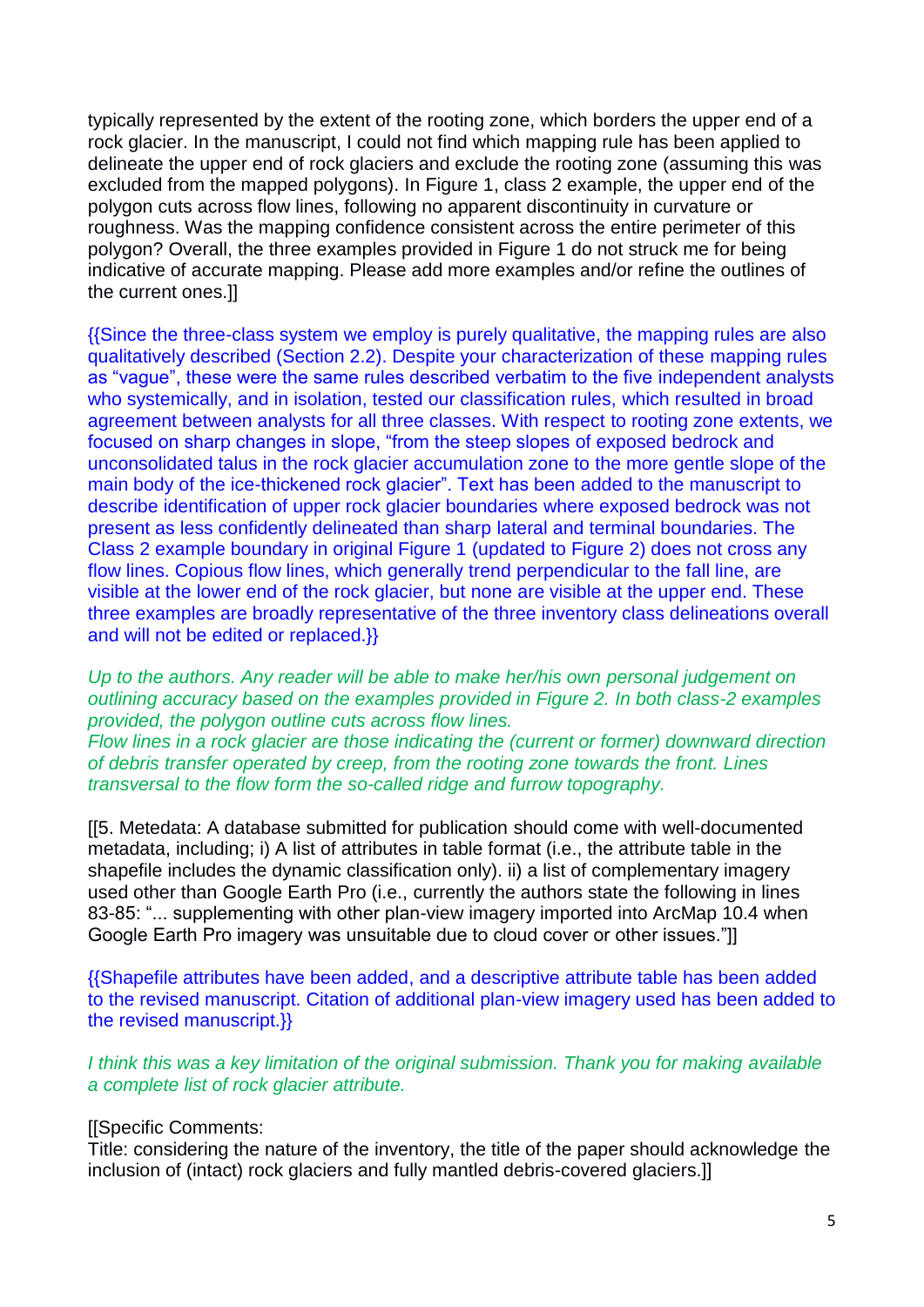{{Manuscript title, and text throughout revised manuscript, has been updated to reflect our focus on active rock glaciers. Considering the original text explained omission of "features with expansive bare glacial ice in their accumulation zones as those are clearly debriscovered glaciers", and the lack of supraglacial lakes or streams observed on remaining features retained, we are confident that very few "fully mantled debriscovered glaciers" were included in the inventory. Regardless, extensive additional text added throughout the revised manuscript to make our attempts to exclude "fully mantled debris-covered glaciers" even more explicit. Referencing "debris-covered" glaciers in the title when the relevant caveats are discussed numerous times in the manuscript does little to assist the intended audience, and we are confident that very few debris-covered glaciers are likely to have been inadvertently included. Given no further discrimination between the "fully mantled debris-covered glaciers" that may have been inadvertently included (i.e., those with no visible crevasses, ice walls, exposed glacial ice, or supraglacial lakes/streams) and active rock glaciers can be confidently made through surface analysis alone given data limitations, and no attribute data will be added.}}

## *Thank you for addressing this question.*

[[Lines 23-25: "Two lesser known components of the montane cryosphere are rock glaciers and debris-covered glaciers, though presently there are no widely accepted formal definitions of either feature type that can be used to universally and unambiguously discriminate the two for all purposes"

In my opinion, this approach leads to confusion. The statement is not supported by any reference and discounts decades of research focused respectively on debris-covered glaciers and rock glaciers. It is more fair to say that there are widely accepted definitions of rock glaciers and debris-covered glaciers, and that a minority disagrees.]]

{{Extensive text has been added to revised manuscript to describe the subset of debris covered glaciers (i.e., those with no visible crevasses, ice walls, exposed glacial ice, or supraglacial lakes/streams) that may have inadvertently been included due to our inability to discriminate them from active rock glaciers based on aerial/satellite imagery alone. Text and citations have been added to the manuscript to briefly describe the widely accepted "continuum concept" of glaciers, rock glaciers and debris-covered glaciers, as well as the common transition of debris-covered glaciers to rock glaciers.

We will have to agree to disagree about how widely accepted your preferred definitions of debris-covered glaciers and rock glaciers are since you do not provide them in your comments here, but we are unaware of any rock glacier researchers who reject the "continuum concept" as wholly without merit. We agree that distinctions occasionally can, and when possible should, be made between rock glaciers and "fully mantled debris-covered glaciers" (i.e., those with no visible crevasses, ice walls, exposed glacial ice, or supraglacial lakes/streams), but such distinctions can only be confidently made with detailed field surveys (e.g., coring, GPR, etc.), cannot be made using manual aerial/satellite image classification, will ultimately come down to semantics based on internal ice fraction and arrangement, and should not be a barrier to disseminating this active rock glacier inventory to the rock glacier research community.}}

*I did provide reference to definitions on rock glaciers by referencing to Barsch (1996), and follow up papers (i.e., Haeberli et al., 2006). I also did provide features that are known for differentiating debris-covered glaciers from rock glaciers in one of my other comments. Please consider having a look at the website of the IPA (International Permafrost Association) action group on rock glacier inventories, hosted by the University of Fribourg.*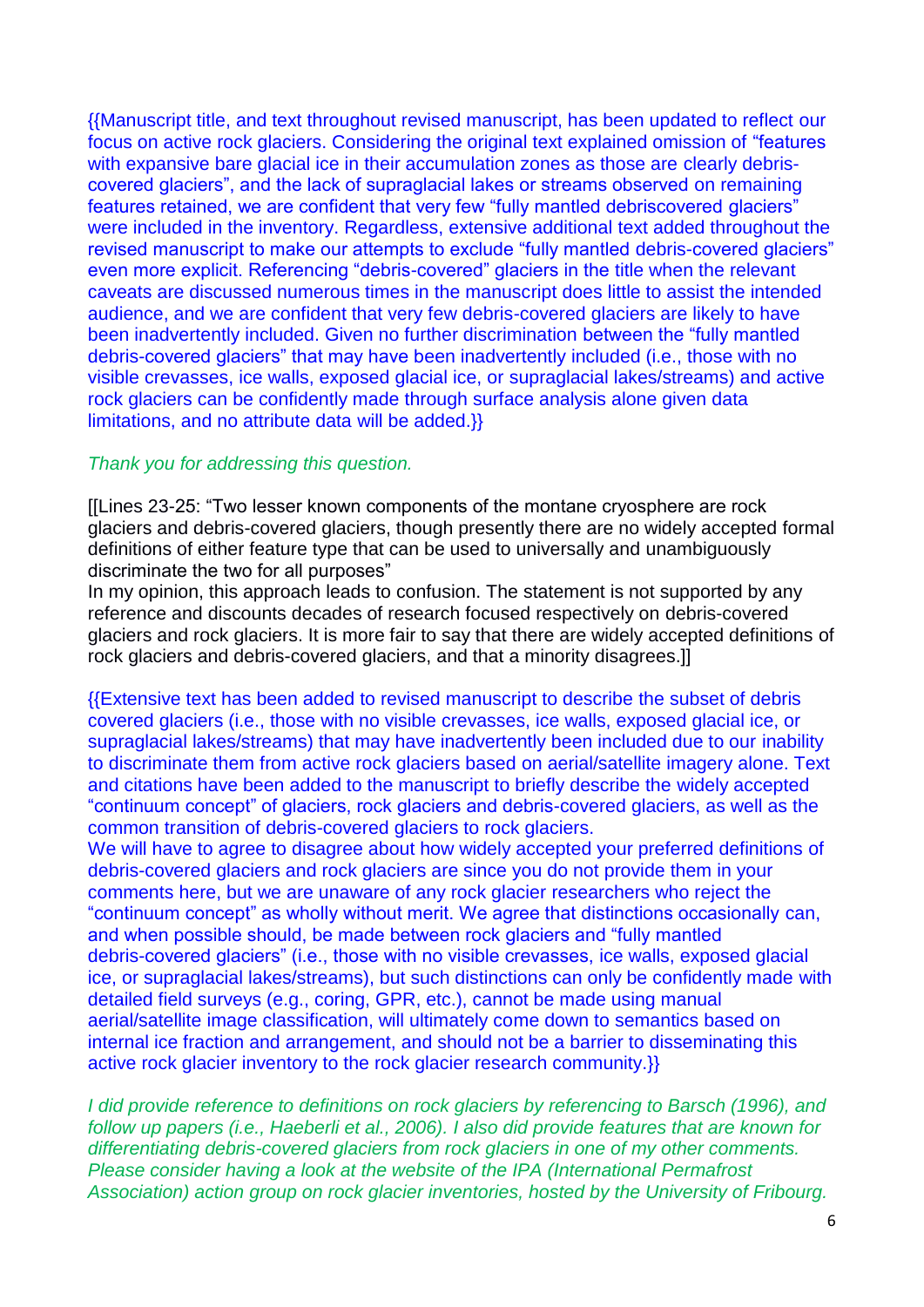*In there you will find Baseline concepts and guidelines, including updated definitions of rock glaciers and morphological differences with debris-covered glaciers.* 

# *https://www.unifr.ch/geo/geomorphology/en/research/ipa-action-group-rock-glacier/*

[[Lines 37-38: "Fully debris-covered glaciers are indistinguishable from the more traditionally defined rock glaciers through surface analysis alone". Please try to support similar clearcut statements with references and illustrative examples (i.e., figures).]]

{{We have added considerable clarifying/qualifying text to the passage you referenced, but the original point remains relevant and unchanged: fully mantled debris-covered glaciers (i.e., those with no visible crevasses, ice walls, exposed glacial ice, or supraglacial lakes/streams) are, in most cases, very difficult, if not impossible, to confidently discriminate from active rock glaciers through surface analysis alone.}}

## *Thank you for addressing this point.*

[[Lines 41-42: "The semantics of classifying these two cryospheric feature types is occasionally debated, but is not something we seek to resolve with this inventory (Clark et al. 1998, Potter 1972, Haeberli et al. 2006, Berthling 2011)." I think the question is way beyond semantics. I understand that you do not want to enter into this dispute, but there are a number of morphological attributes that in many instances should aid guiding distinction between rock glaciers and debris-covered glaciers. Merging rock glaciers and debris-covered glaciers in one database without any sort of morphological distinction represents a major limitation of this inventory.]]

{{We appreciate you comment, but fear you have drastically overestimated the number of debris covered glaciers that have been inadvertently included in our active rock glacier inventory. See our numerous responses above referencing imagery limitations with respect to confidently discriminating all "fully mantled debris-covered glaciers" (i.e., those with no visible crevasses, ice walls, exposed glacial ice, or supraglacial lakes/streams) from active rock glaciers, as well as extensive text expansion on this topic in the introduction of the revised manuscript. Again, we are confident that very few debris covered glaciers were included in the active rock glacier inventory.}}

## *Thank you for clarifying this point. In the manuscript, there was no quantitative information through which I could guess the proportion of inadvertently misclassified rock glaciers.*

[[Lines 131-134: "To partially address this ambiguity all features identified as rock glaciers were subsequently assigned to a three-tier classification system based on surface characteristics known to correlate with downslope movement motivated by deformation of the internal ice-rock matrix (Figure 1)."

Which would be the surface characteristics known to correlate with downslope movement? Please provide empirical data or reference to empirical publications showing such correlations. My impression is that by increasing the number of activity classes (three in this case), one is going to increase the degree of uncertainty. Please see my general comment #2.]]

{{Ridge and swale surface banding, commonly referred to as "flow banding", is widely accepted to be the result of differential flow rates and is highlighted in virtually every peer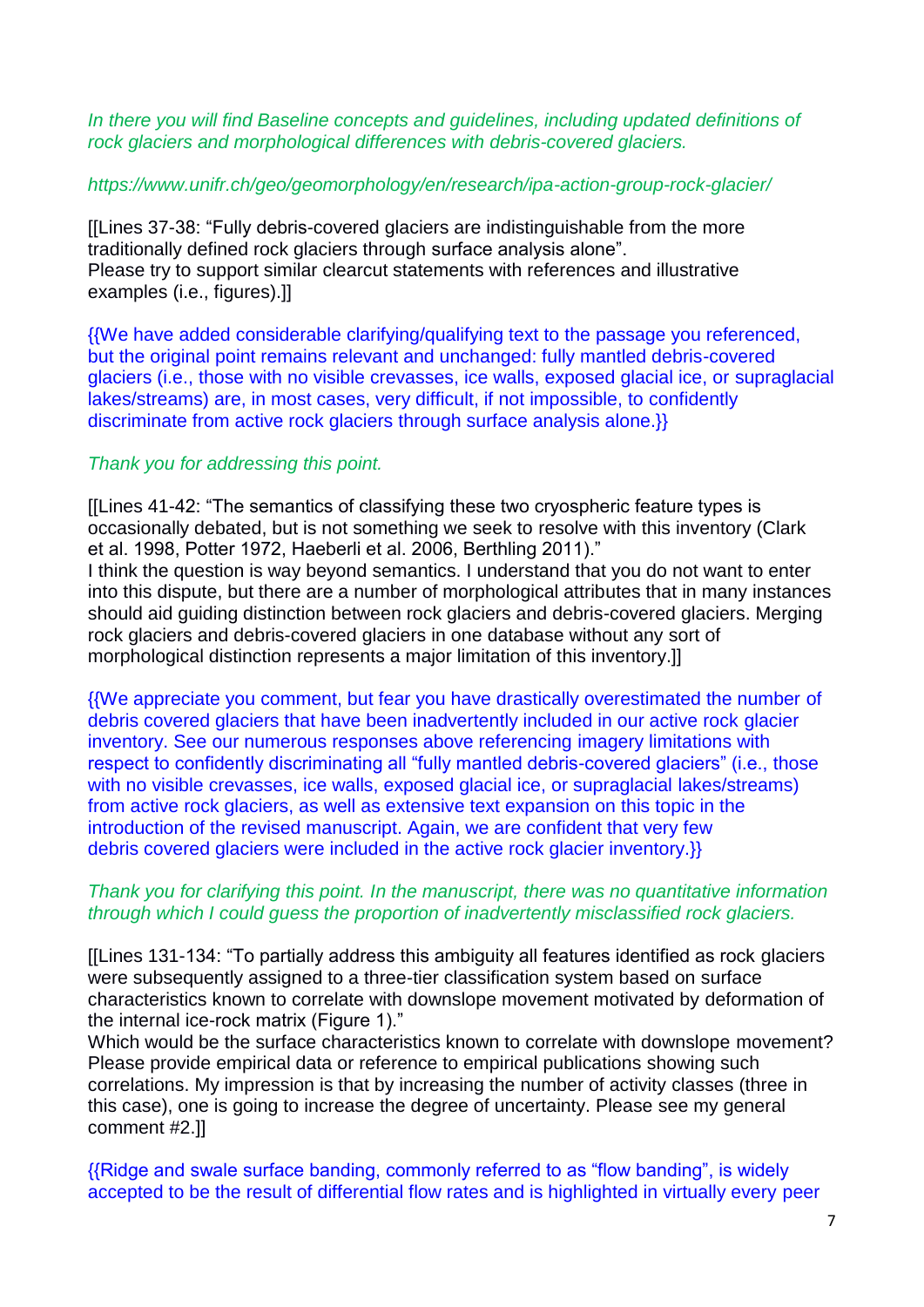reviewed publication that focuses on rock glacier flow rates. We believe this correlation is patently obvious to any rock glacier researchers, our intended audience, but have added several citations to Section 2.2 to address the reviewer's concern. More flow banding indicates more flow, which in turn indicates higher levels of rock glacier activity. We are confident that all features included in the inventory can accurately be described as "active", and by providing additional qualitative information in the form of our our three-tired classification scheme we have added flexibility to future applications of the inventory. As demonstrated in our blind tests of classifications completed by numerous analysts, classification homogeneity is high across all three classes, but highest for Class 1 features. If readers wish to further analyze the inventory and only include those features with the very highest classification confidence, they can focus on Class 1 features. If readers wish to further analyze the inventory and are satisfied with slightly lower classification confidence, they can include all three classes of features.}}

*I thank the authors for their reply but I fear this is not going to solve the question I raised. This three-class classification scheme for active rock glaciers tends to read too much solely from visual inspection of optical imagery. Apparently, it makes difficult direct comparison with existing studies i.e., see last part of section 4.2, where the authors have to guess which PSUARGI class (1, 2 or 3) to consider against. For example, why do they compare PSUARGI Class 1 with "Active" rock glaciers in Janke (2008)? If PSUARGI included active rock glaciers only, then Janke's mapping should be* 

*compared with the combination of classes 1, 2 and 3.* 

*As mentioned earlier in this review, without a better definition of how PSUARGI active rock glaciers compare to the three-part classical classification (active, inactive and relict), this inventory remains difficult to be considered in the broader international context.*

[[Line 155: "after removing 146 small (< 0.01 km2) Class 3 rock glaciers following glaciological convention of area thresholds".

Why using this threshold size? Rock glaciers are not glaciers, neither are included in the World Glacier Inventory.]]

{{Rock glacier research is very much informed by glacier research, a discipline with much more robust inventories available due to much more robust remote sensing analysis techniques available, mostly stemming from the spectral reluctance of exposed ice. Glacier inventories have identified a lower area threshold beyond which glaciers cannot be confidently identified and delineated, and given rock glaciers are much more difficult to identify than glaciers it seems only prudent that we apply the same area threshold. In any event, the omitted features would have contributed only a minuscule fraction of the features included by count, and a virtually infinitesimal fraction of the features included by area.}}

*The question is not as straightforward as pictured by the authors. The WGI is largely based on satellite imagery, and glaciers are much more dynamic in nature than rock glaciers. As such, their mapping include uncertainty related to distinguishing between snow, ice and firn, which does not really apply to rock glaciers. Anyway, my question was simple minded and I was just asking to write a sentence in which you justify your choice for such a threshold size.*